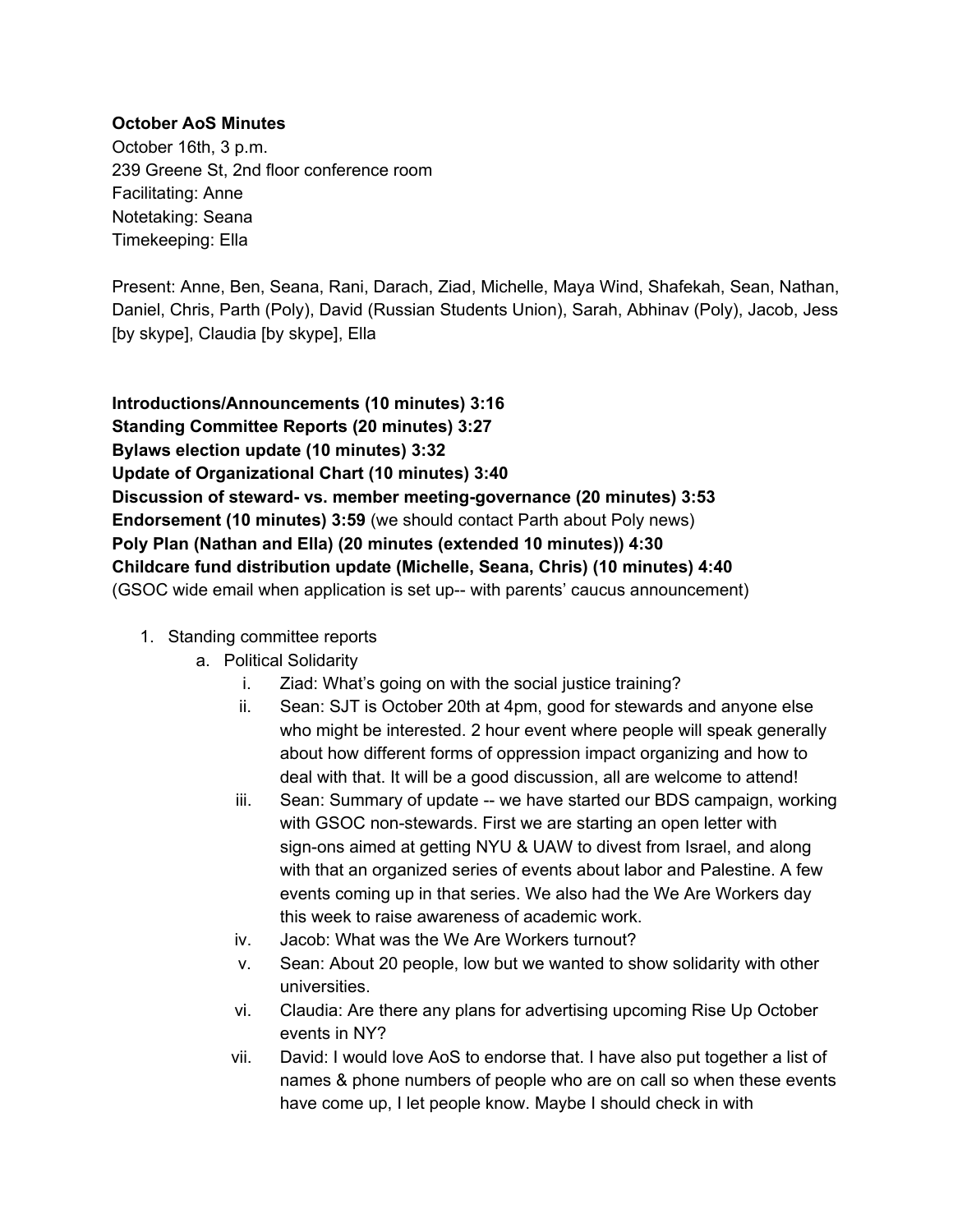Communications to make the mass-texting process easier... anyone from CommComm who can help me with that?

- viii. Sarah: Let's find an app or something that will make that easier.
- b. Organizing
	- i. Ella: Card collection campaign is ongoing. The cards turned into GSAS were never distributed to departments. I've pieced together that GSAS sent an email to departments Tuesday this week asking them to send a copy of the card PDF to department workers. Good thing GSAS is our best organized school so I think let's not push through the bureaucracy and do some mailbox stuffing for departments that haven't been taken care of yet. If you want to help with that, get in touch with me. My district is well covered, are any other stewards finished and willing to help with Steinhardt professional schools?
	- ii. Michelle: Has the enrollment fee kicked in?
	- iii. Ella: No, not til the end of the semester. We are going to have weekly meetings at Wash Square like we have been having at Poly, coming up soon.

## **Bylaws Election Update**

Chris: Results were 294 voters, 213 yes to 81 no. Seana and I were able to identify 105 voters who have not yet signed cards in our system. Because the voter system is anonymous, in the future we need to make sure we only set out votes to people who are eligible. So no matter the outcome of those ineligible votes, bylaws are PASSED! It's great that we had good turnout and still with confusing lists, still 10% turnout which is awesome.

Anne: So we don't need to follow Robert's Rules anymore, we get to govern ourselves without motions.

Chris: So one of the features of the bylaws is an increased organizational flexibility. So our bylaws help us govern ourselves but the organizational chart, referenced in the bylaws, is a more dynamic document. The bylaws allow us to fluidly update the organizational chart. One of the things that can happen with that chart means that switching around responsibilities for the stewards. We have been serving as a governing body. There is now potential within the bylaws to allow a member meeting governing structure, so not all votes have to come from stewards. Members who show up can vote. Essentially Assembly of Stewards meetings become membership meetings. We wrote it in as a possibility in the bylaws. So for now before the next meeting, please look at the organizational chart. Our next meeting we will discuss the chart. We will allow you guys to make comments on the chart until the next meeting, then we will discuss the comments you guys have.

Claudia: Some of the rationale for this came from the process of comments we received during the open review period for the bylaws, as well as feedback from other graduate workers' unions at other schools. We want to acknowledge that our organization is new and growing, some parts of NYU are still not well organized. One question is how we make decisions and voting structures. We feared that limiting voting to stewards could lead to demobilization. We want to keep people involved, we are also worried about steward loss. We lost people over the summer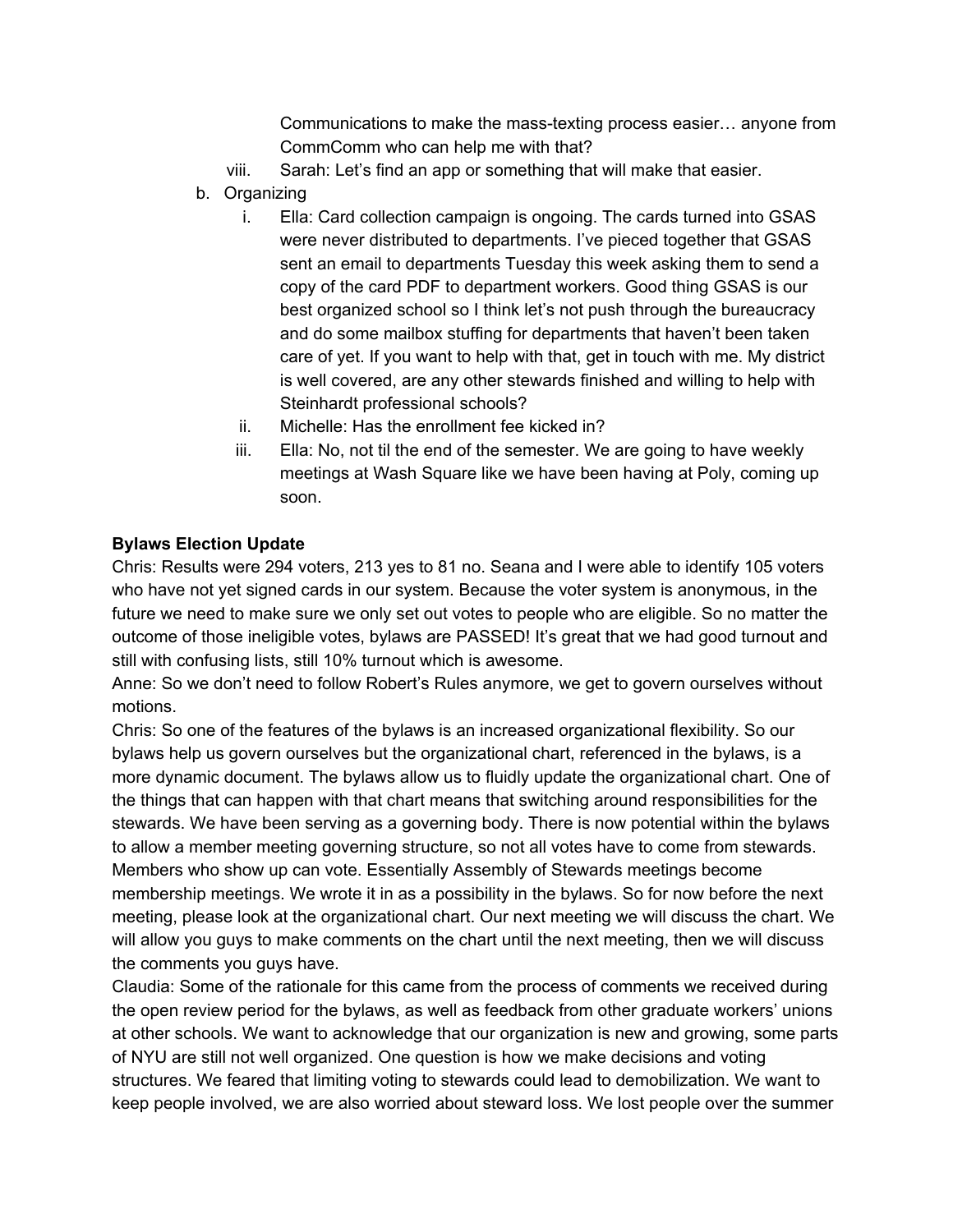who had been stewards who claimed they were overwhelmed by the workload. So the other thing to consider is how to split up responsibilities across groups. So for example being a steward could be about working within a squad structure, whereas committees could take on more specific roles. Membership could take on more general questions. There are a lot of options, so we wanted the bylaws to be flexible because we don't yet know what the best system is.

Darach: Are we discussing these changes now?

Chris: Yep, let's go for it.

Anne: Bylaws hasn't formed a consensus about what we prefer exactly. I know you were considered about the member-led meetings.

Darach: The idea of meetings where voting occurs at a meeting when we don't have an idea of who is showing up or what is going on. What about mass communications? How/when will people be informed about issues? I understand the sentiment, is there a way for people to access information online and vote online? So people don't have to show up at the meeting necessarily.

Anne: The agenda setting would have to be much more important if it depends on people walking through the door.

Darach: I feel like online voting gets more voices, like with our bylaws vote we just had. Claudia: Another model is, if something is brought up at a meeting, that would be voted on at the next meeting. There will be a summary of points circulated, and an announcement about the upcoming vote at the next meeting. For our elected body of stewards and possibly Joint Council meetings. At least those elected individuals are designed to appropriately represent the different schools and districts. And the type of vote depends. For example, fair representation may be more important for some types of votes than others.

Sarah: I would be very hesitant to have voting occur on an issue within a single meeting. If people think the month between meetings is too long, can we set a deadline to raise issues and call votes? Also I think we should clean up our email lists before we try to open online voting. There needs to be a better list of who our members actually are.

Ziad: If we move forward with this, what will entice people to become stewards rather than just members?

Claudia: Good question, it may make being a steward easier to take on. That might keep some people from abandoning the steward position. So there are official roles for stewards we have to consider as well. Elected stewards should consider votes on particular issues.

Anne: I am hesitant to make it such that voting is a special goodie that you get for doing more work.

Michelle: I think this particular format of a meeting is difficult to work out these types of questions. I feel like it would help to have proposals (majority, minority) that are clear that we can discuss. Is this a real proposal?

Chris: No but we can make it one.

Michelle: I think there are definitely situations where it is appropriate for a quorum of stewards to be able to vote on an issue that comes up in a meeting. Also I'm not opposed to members voting, I want members to be really involved, but I also think there is a benefit to representative democracy. I think a lot of people who care about GSOC but can't show up to meetings benefit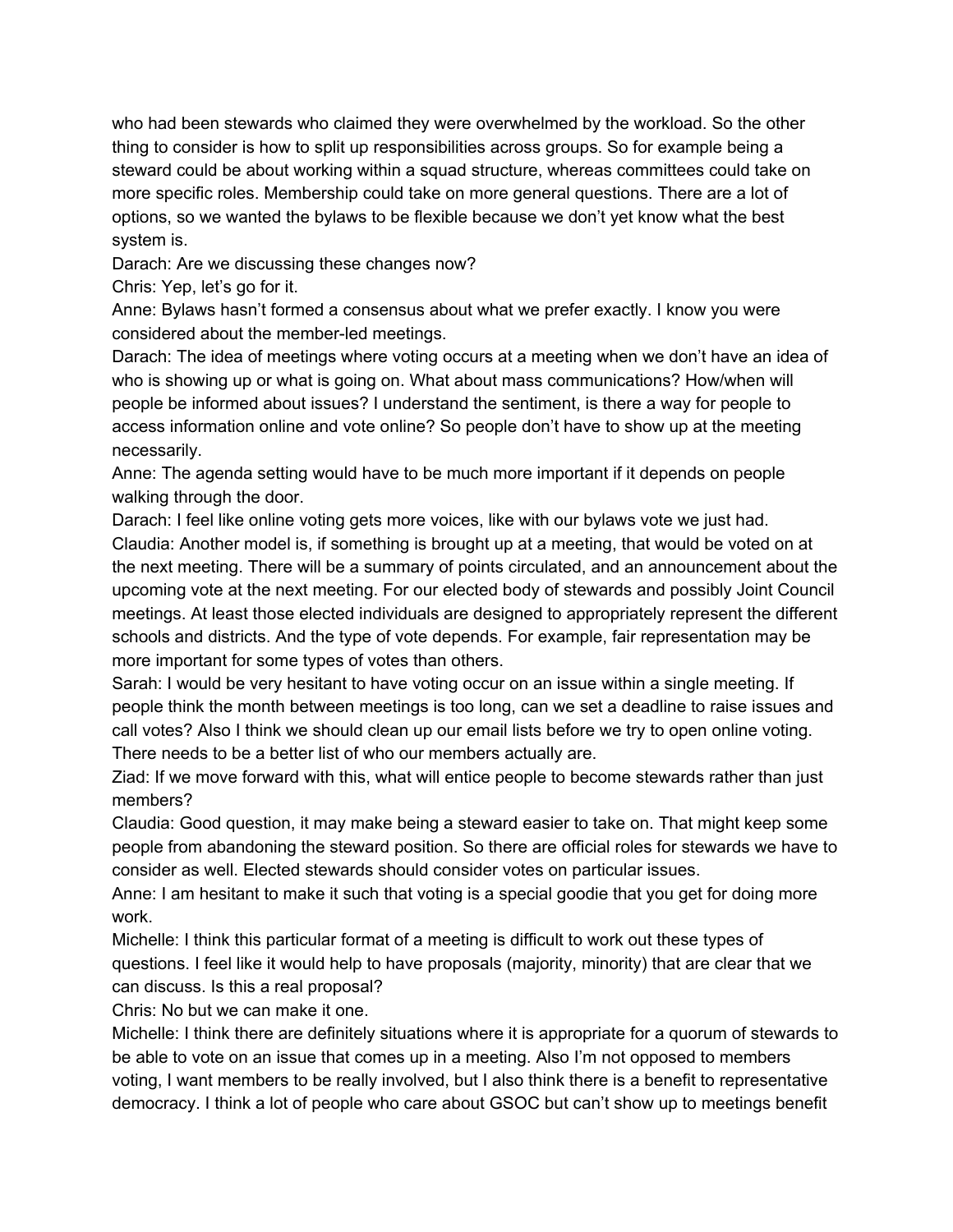from having representatives in our assembly. Without a distinction between those roles you can have a situation where the results of an issue depend on who happens to show up.

Darach: I was wondering what the timeline is on this.

Chris: We can commit to having something by next meeting.

Claudia: Maybe we should have a working group for this issue, not limit it to bylaws.

Chris: Working group hosted by members of the bylaws committee?

Ella: I support a lot of what Michelle is saying, I worry about voting fatigue among our members. I think a lot of what people want to get involved in isn't necessarily voting, we should let people participate in ways they want to like organizing or other more interesting things.

Anne: Ok, working group has thoughts now. We will send out an email to people about this.

### **Endorsement**

Anne: Statement to all workers at NYU apologizing for them not getting paid on time. He apologized, then turned around and blamed people for not getting their paperwork on time. It was insulting and terrible.

Seana: We've heard this from Barbara.

Anne: I took the liberty of drafting a response letter. Let me read it to you and we can vote to endorse it. [Anne reads her response letter:

[https://docs.google.com/document/d/1IQlAWOOx5BZECCkCJhBM9gTfLh\\_DmlDGfw0fVquMhw](https://docs.google.com/document/d/1IQlAWOOx5BZECCkCJhBM9gTfLh_DmlDGfw0fVquMhwQ/edit?usp=sharing) [Q/edit?usp=sharing\]](https://docs.google.com/document/d/1IQlAWOOx5BZECCkCJhBM9gTfLh_DmlDGfw0fVquMhwQ/edit?usp=sharing)

Anne: Vote?

Unanimous approval!

Chris: So we will send this to him, and…?

Anne: Should be public.

Chris: Press release? With this and...?

Seana: We should get SLAM in on this.

Chris: Anyone with press experience? Can we send out a press release on a Saturday? Ben: Best time is probably Sunday so people get it when they are looking for something to post on Monday.

Parth: Also the Political Reporter. I can pass that information along too.

### **Poly Plan** [redacted]

# **Childcare Fund Distribution**

Cash for kids!

Chris: We had a meeting with Local 2110, our president Maida and also Patrick to discuss the fund. For those who don't know, we get money in January 2016 for grad workers with students under the age of 6. We want to maximize people getting this money. It's going to be a flat amount disbursed to applicants based on the number of children. We had to alter the plan because the contract's language did not make any sense. We've also worked out an arrangement where 2 documents are required -- you need to show the child was under 6 before 2016.